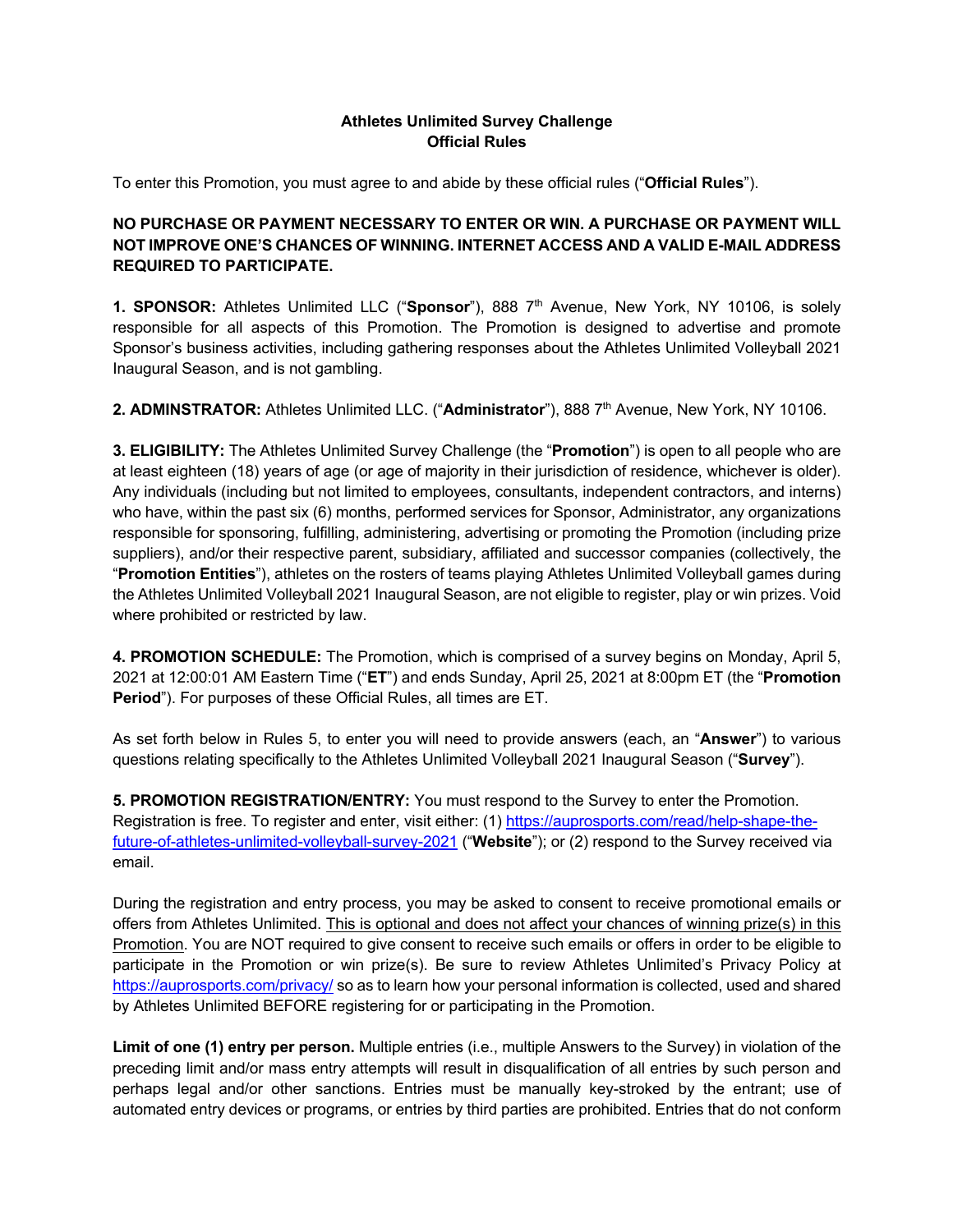to or that violate these Official Rules or are submitted in any manner other than stated in these Official Rules will be disqualified. By entering this Promotion, entrants agree to these Official Rules and the decisions of the Sponsor and Administrator, which are binding and final in all matters relating to this Promotion.

\*IMPORTANT: Data rates may apply if entry is submitted via your mobile device according to the terms and conditions of your service agreement with your wireless carrier. Other charges may apply (such as normal airtime and carrier charges as well as charges for wireless Internet access) and may appear on your mobile phone bill or be deducted from your prepaid account balance. Wireless carriers' rate plans may vary, and you should contact your wireless carrier for more information on messaging/data rate plans and charges relating to your participation in this Promotion. Mobile device service may not be available in all areas. Check your device's capabilities for specific instructions.

**7. PRIZE WINNER DETERMINATION/NOTIFICATION:** Athletes Unlimited will review all entries received to determine eligibility. The determination of prize winners will take place at Administrator's offices in New York, NY or another location of Sponsor's sole choosing.

## **8. PRIZES:**

**Administrator will randomly select 3 participants to receive each a store credit of Approximate Retail Value ("ARV") \$25, expressed in US Funds.**

Athletes Unlimited store credit is redeemable on https://shop.auprosports.com for products available in the Shop. Terms and conditions of use apply to use of code. Athletes Unlimited store products are offered subject to availability as to size. Shipping fees may apply and will be paid by participant.

## **For all Prizes:**

No prize substitution except due to prize unavailability for any reason and only then for prize of comparable value. Prizes are not transferable and cannot be redeemed or exchanged for cash. **Limit of one (1) Prize per person.** Any unspecified expenses and taxes on prizes won are the sole responsibility of the winner. Prize award is subject to verification of winner's eligibility and full compliance with these Official Rules.

**9. WINNER NOTIFICATION:** Potential winners will be notified via e-mail. Failure to respond to such notification within three (3) business days after notification or return of e-mail as undeliverable after two (2) attempts will result in disqualification. Potential winners may be required to sign and return, within five (5) business days of notification a Declaration of Eligibility, Release and Indemnification, a Publicity Release where allowed by law ("Declaration"). If applicable, if Declaration is not returned to Sponsor within the specified time period, the potential winner may be disqualified. If a potential winner is disqualified for any reason, prize will be forfeited without compensation of any kind; and an alternate potential winner will be selected.

**10. CONDITIONS AND LIMITATIONS OF LIABILITY:** By participating in this Promotion, entrants agree to release and hold harmless the Promotion Entities, as well as each of their respective officers, directors, employees, agents and representatives and each of their respective successors, representatives and assigns, as well as Facebook, Inc./Instagram and Twitter, Inc. (collectively, the "**Released Parties**") from any and all actions, claims, injury, loss or damage arising in any manner, directly or indirectly, from participation in this Promotion or any Promotion-related activity or travel, and/or acceptance, receipt, possession or use/misuse of any Prize. By entering, entrants also authorize the Sponsor and its designees to use their name, voice, likeness, photograph, Prize information (if applicable), biographical data and city and state/province/territory of residence in programming, advertising and/or promotional material or on a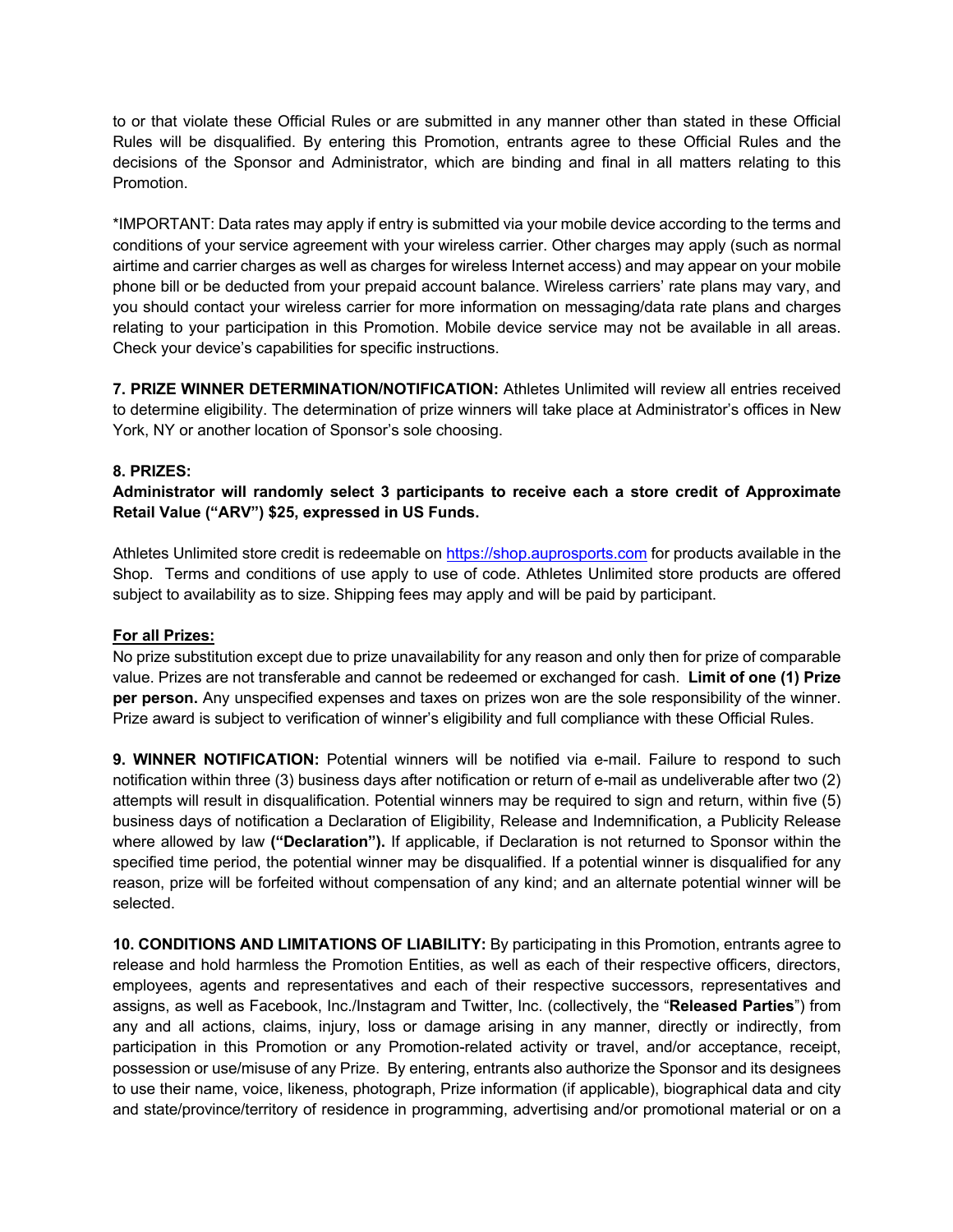Winners' List (if applicable) without compensation to the extent permitted by law. Sponsor is not obligated to use any of the above mentioned information or materials, but may do so and may edit such information or materials, at Sponsor's sole discretion, without obligation or compensation. All federal, state and local laws and regulations apply. All entries (that is, registrations and Answers) become the property of the Sponsor.

Sponsor and its agencies are not responsible for failed, partial or garbled computer transmissions, or for technical failures of any kind affecting the Promotion in any manner, including but not limited to electronic malfunction or damage of any network, hardware or software. If for any reason the Promotion is not capable of running as planned, including infection by computer virus, bugs, tampering, unauthorized intervention, fraud or technical failures beyond Sponsor's control that corrupt or affect the administration, security, fairness, integrity or proper conduct of the Promotion (including entries [registrations/Surveys] or otherwise), Sponsor reserves the right, in its sole discretion, to disqualify any individual, whether or not the individual is a participant in the Promotion, who tampers with the entry process, and to terminate, modify or suspend the Promotion. In such event, Sponsor shall conduct the Promotion and award the prizes) in a manner which is fair, appropriate and consistent with the spirit of these Official Rules, as determined by Sponsor in its sole discretion. Notice of termination/modification/suspension of the Promotion will be posted on the Website. No responsibility is assumed for any error, omission, interruption, deletion, defect, delay in operation or transmission, communications line failure, theft or loss, destruction or unauthorized access to, or alteration of, entries [registrations/Surveys]; or any problems or technical malfunctions of any telephone network or lines, computer online systems, servers, or providers, computer equipment, software, failure of any e-mail or electronic entry or participation [registrations/Surveys] to be received on account of technical problems or traffic congestion on the Internet or at any website/platform, or any combination thereof, including any injury or damage to any person's computer/mobile device related to or resulting from participation in or downloading any materials from this Promotion. Failure of Sponsor to enforce any provision of these Official Rules shall not constitute the waiver of such provision.

Persons entering the Promotion further agree not to knowingly damage or cause interruption of the Promotion and/or prevent others from participating in the Promotion. CAUTION: ANY ATTEMPT TO DAMAGE ANY ONLINE SERVICE, WEBSITE OR PLATFORM OR UNDERMINE THE LEGITIMATE OPERATION OF THE PROMOTION VIOLATES CRIMINAL OR CIVIL LAWS. IF SUCH AN ATTEMPT IS MADE, SPONSOR WILL DISQUALIFY ANY PERSON, WHETHER OR NOT THE INDIVIDUAL IS A PARTICIPANT IN THE PROMOTION MAKING SUCH ATTEMPT AND SEEK DAMAGES TO THE FULLEST EXTENT OF THE LAW.

**11. DISPUTES; ARBITRATION/CHOICE OF LAW:** Except where prohibited, entrants agree that: (a) any and all disputes, claims, and causes of action arising out of or connected with this Promotion, or the awarding of Prizes and determination of Winners, shall be resolved individually, without resort to any form of class action, and exclusively by arbitration pursuant to the Rules of JAMS, then effective (notwithstanding the foregoing, entrant shall not be precluded from seeking relief in small claims court for disputes/claims within the scope of the jurisdiction of small claims court and any remedies available to entrant under applicable federal, state or local law remain available to entrant and are not waived pursuant to this section); (b) any and all claims, judgments and awards shall be limited to actual out-of-pocket costs incurred, including costs associated with entering this Promotion but in no event attorneys' fees; and (c) under no circumstances will entrant be permitted to obtain awards for and entrant hereby waives all rights to claim punitive, incidental and consequential damages and any other damages, other than for actual outof-pocket expenses, and any and all rights to have damages multiplied or otherwise increased and any and all rights to injunctive relief. The arbitrator hearing such dispute/claim/cause of action shall be neutral and the entrant will have a reasonable opportunity to participate in the selection of the arbitrator. Such arbitration